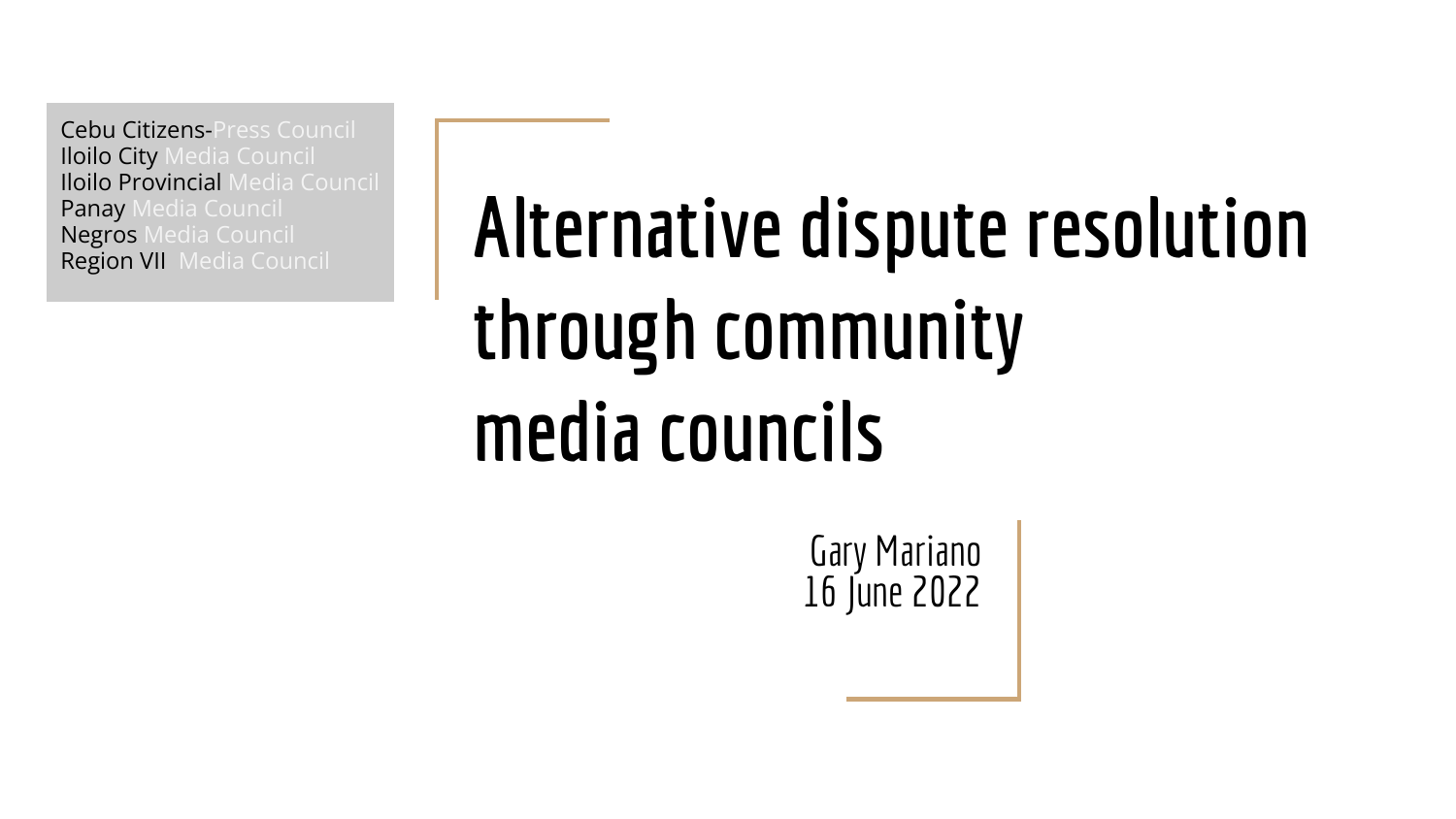## **Asia's freest press?**

| <b>RS</b> FREPORTERS                   |              |                   |
|----------------------------------------|--------------|-------------------|
| <b>ASIA - PACIFIC</b>                  |              |                   |
| <b>Philippines</b>                     |              |                   |
|                                        |              |                   |
| <b>INDEX 2022</b>                      |              | <b>INDEX 2021</b> |
| $147$ <sup>780</sup>                   |              | /180<br>▼138      |
| Score: 41.84                           |              | Score: 54.36      |
| POLITICAL<br><b>INDICATOR</b>          | 134<br>44.44 |                   |
| <b>ECONOMIC</b><br><b>INDICATOR</b>    | 169<br>23.13 |                   |
| <b>LEGISLATIVE</b><br><b>INDICATOR</b> | 126<br>54.97 |                   |
| <b>SOCIAL</b><br><b>INDICATOR</b>      | 115<br>61.83 |                   |
| <b>SECURITY</b><br><b>INDICATOR</b>    | 159<br>24.83 |                   |

- #17 Timor-Leste
- 2. #62 Papua New Guinea
- 3. #113 Malaysia
- 4. #115 Thailand
- 5. #117 Indonesia
- 6. #139 Singapore
- 7. #142 Cambodia
- 8. #144 Brunei

**9. #147 Philippines**

- 10. #161 Laos
- 11. #174 Vietnam
- 12. #176 Myanmar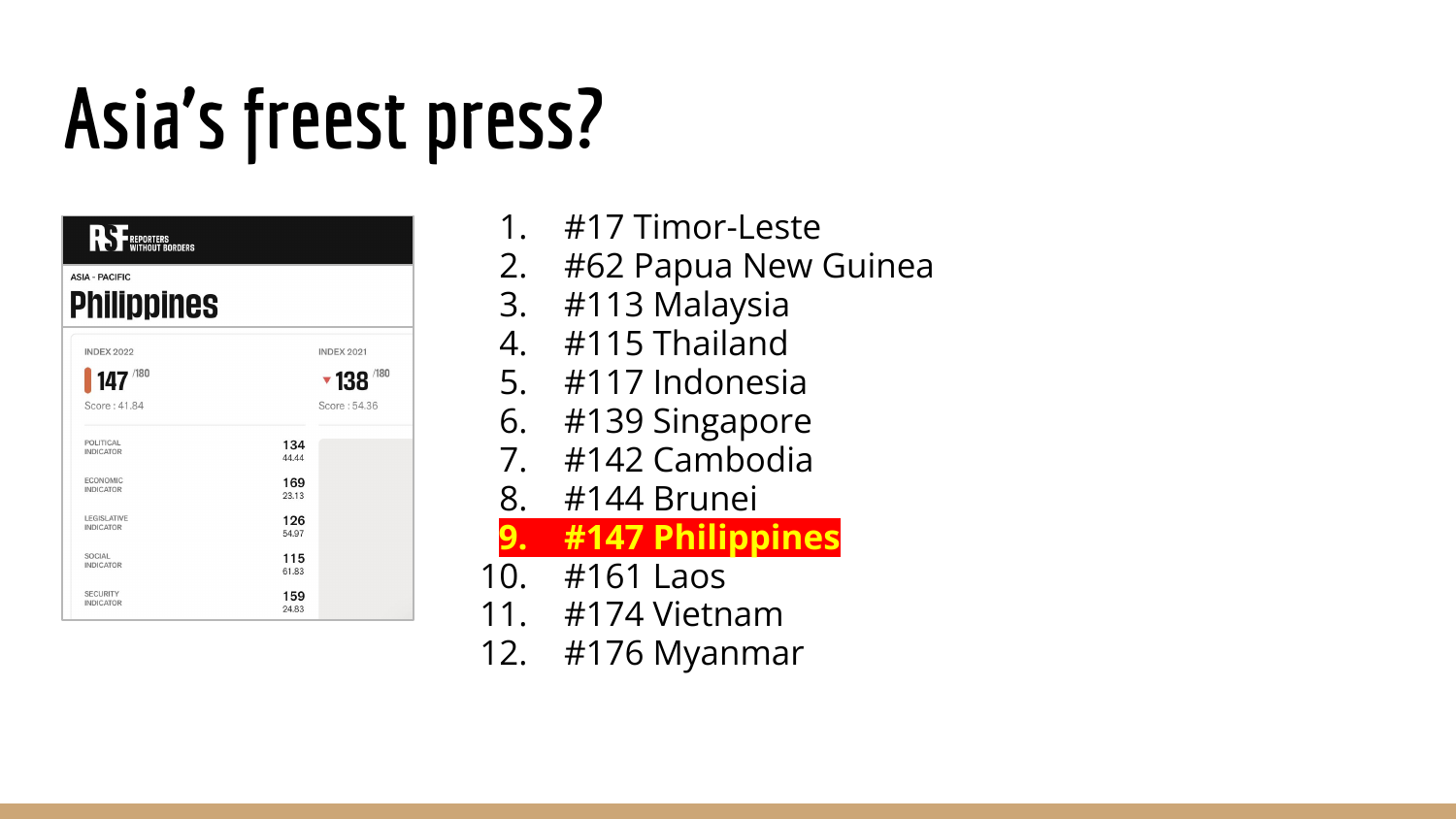### Obstacles to press freedom

- 1. Legal
	- a. Cyber/libel (Art. 353, RA 10175)
	- b. Mandatory right of reply (HB 5185)
	- c. Jinggoy's Magna Carta
- 2. Harassment
- 3. EJK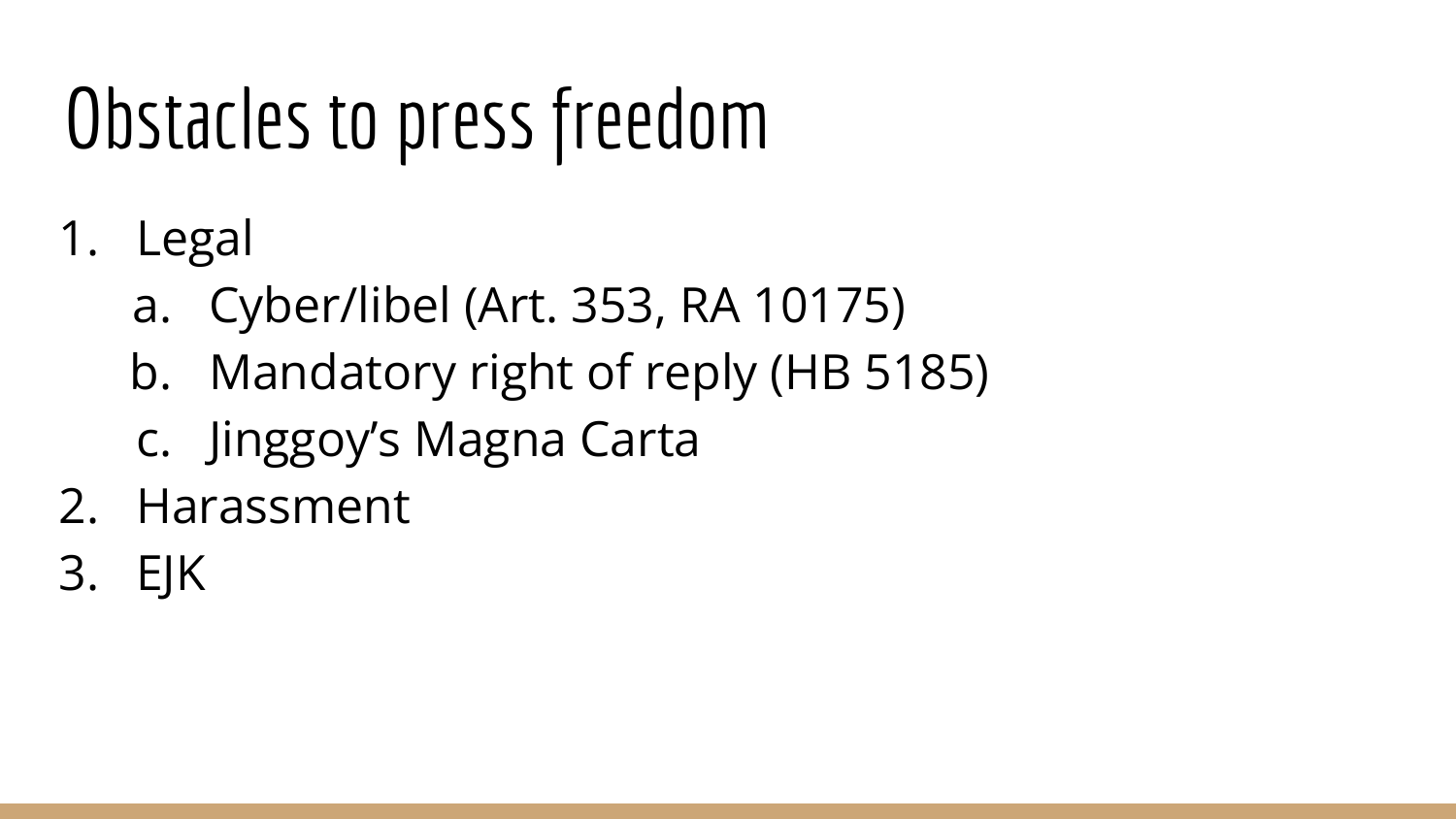### Your libel experience

- 1. Frequent or rare?
- 2. Badge of honor?
- 3. Causes?
- 4. Avoidable?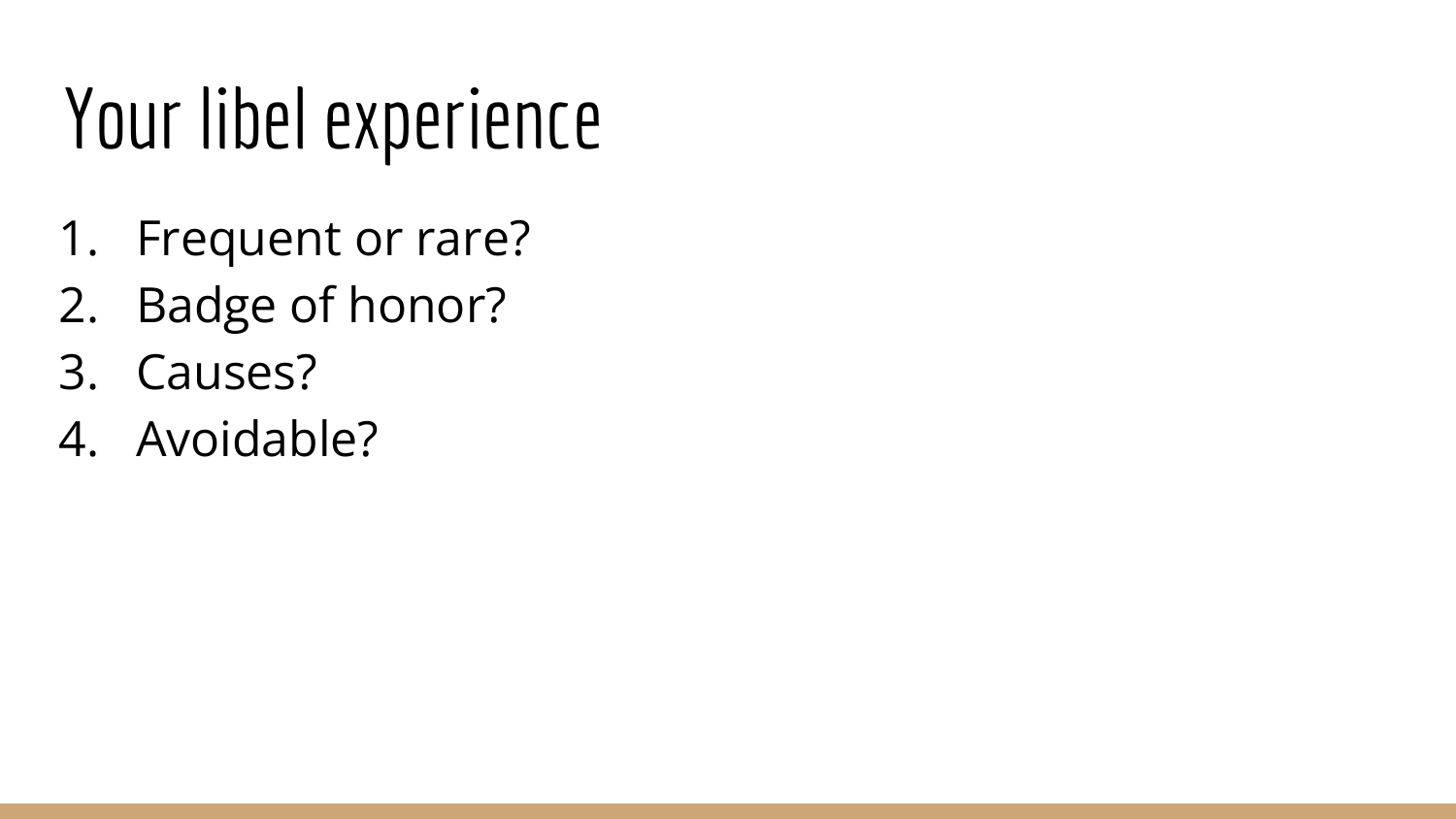### Criminal penalties for libel

*Prisión correccional*

- 6 months & 1 day
- 4 years & 2 months

Cyberlibel — *prisión mayor*

- 2 years, 4 months & 1 day
- 8 years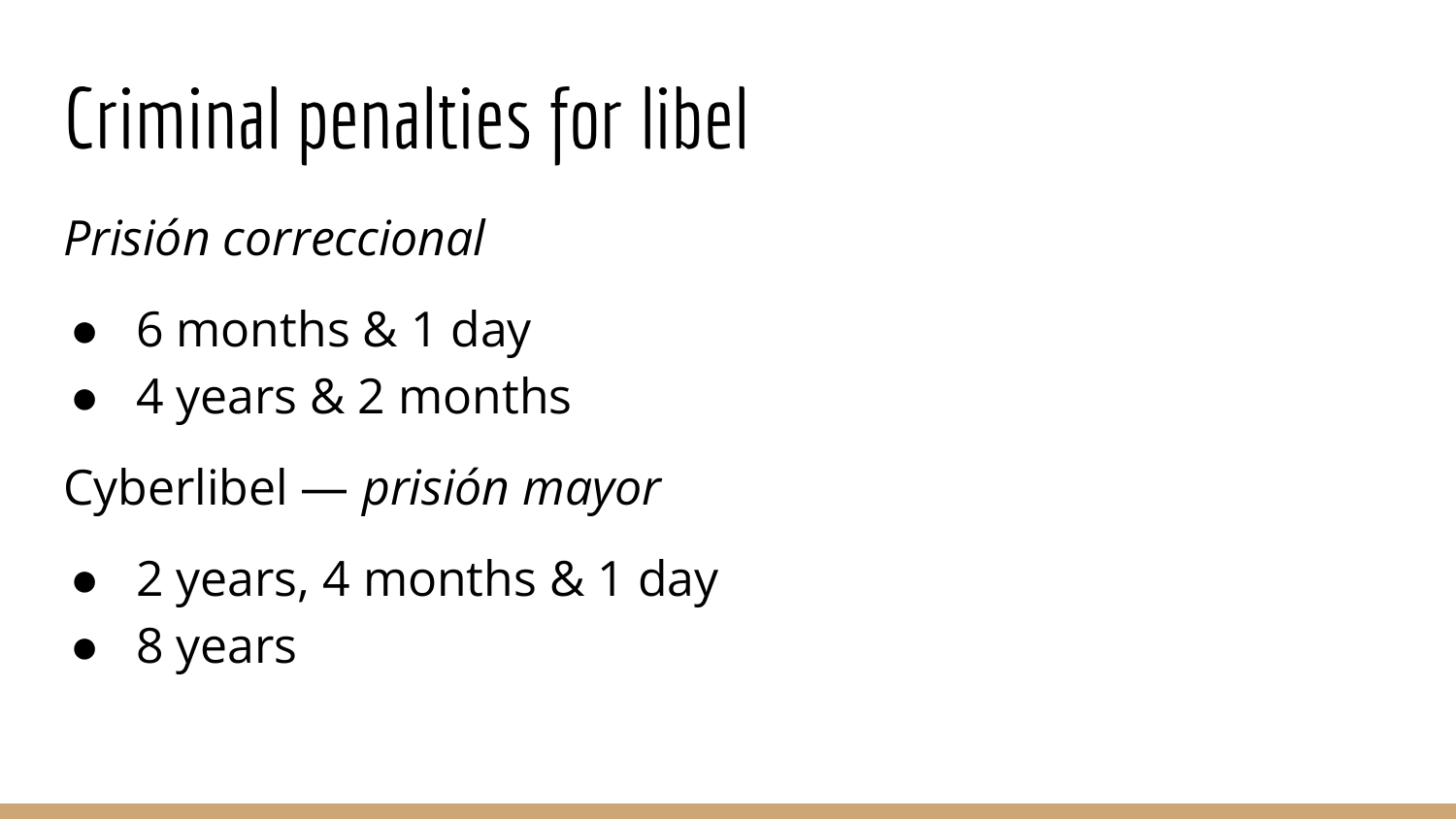## **Statutory** right of reply

- Can be enacted ([HB 5185 18th Congress](https://hrep-website.s3.ap-southeast-1.amazonaws.com/legisdocs/basic_18/HB05185.pdf))
- Court enforceable
- Fines, imprisonment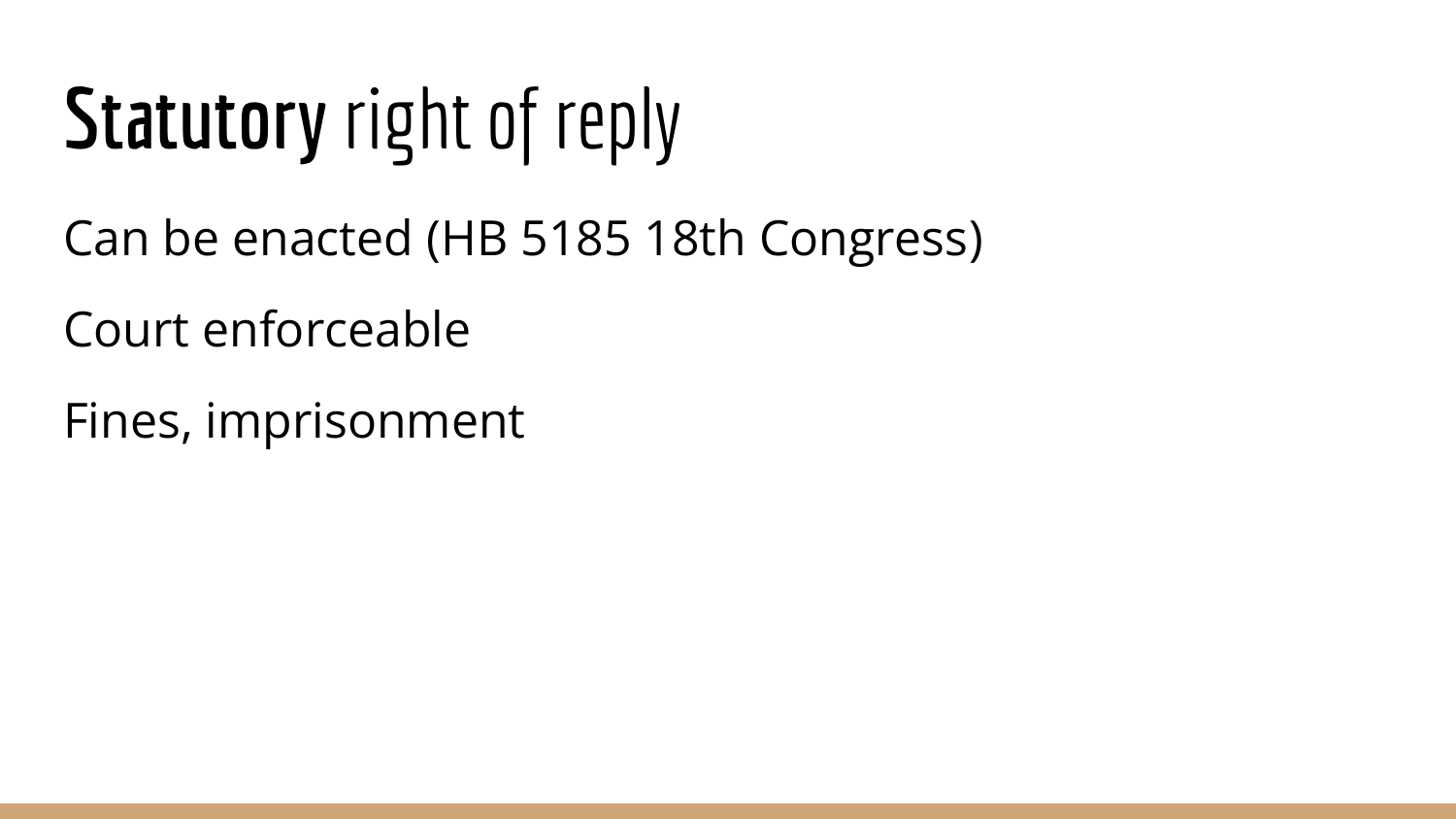## Right of reply

Story does not have to be controversial or hard-hitting

Publication necessary although may cause harm

Prior - obtaining the other side before publication

Post - getting, recognizing, publishing a reaction Related to lawsuits?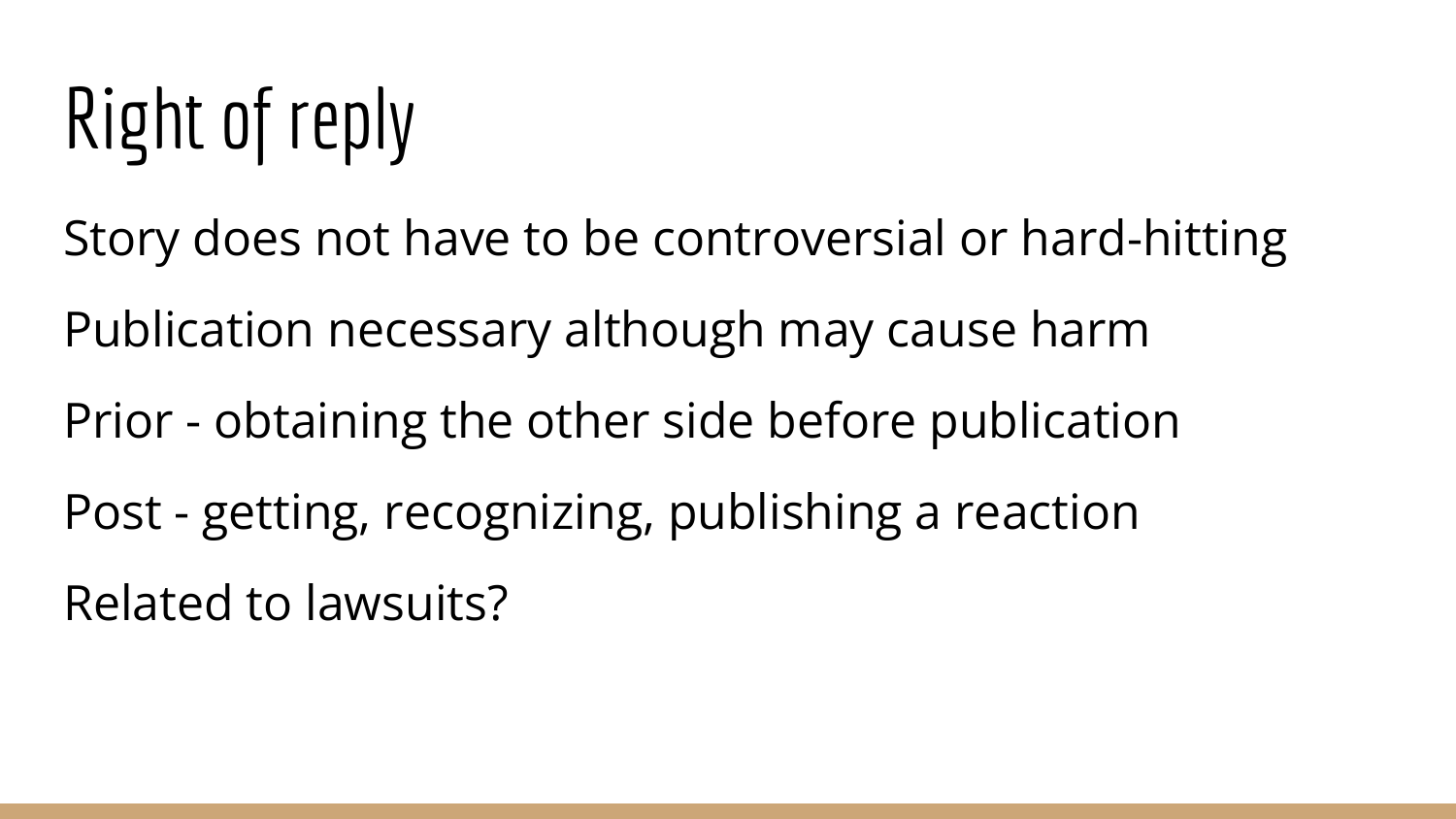## Voluntary right of reply

Bigyan ng agarang pagkakataon mapakinggan ang kabilang panig

Kapag hindi

- $\rightarrow$  cyber/libel
- $\rightarrow$  statutory right of reply
- $\rightarrow$  EJ\* huwag naman sana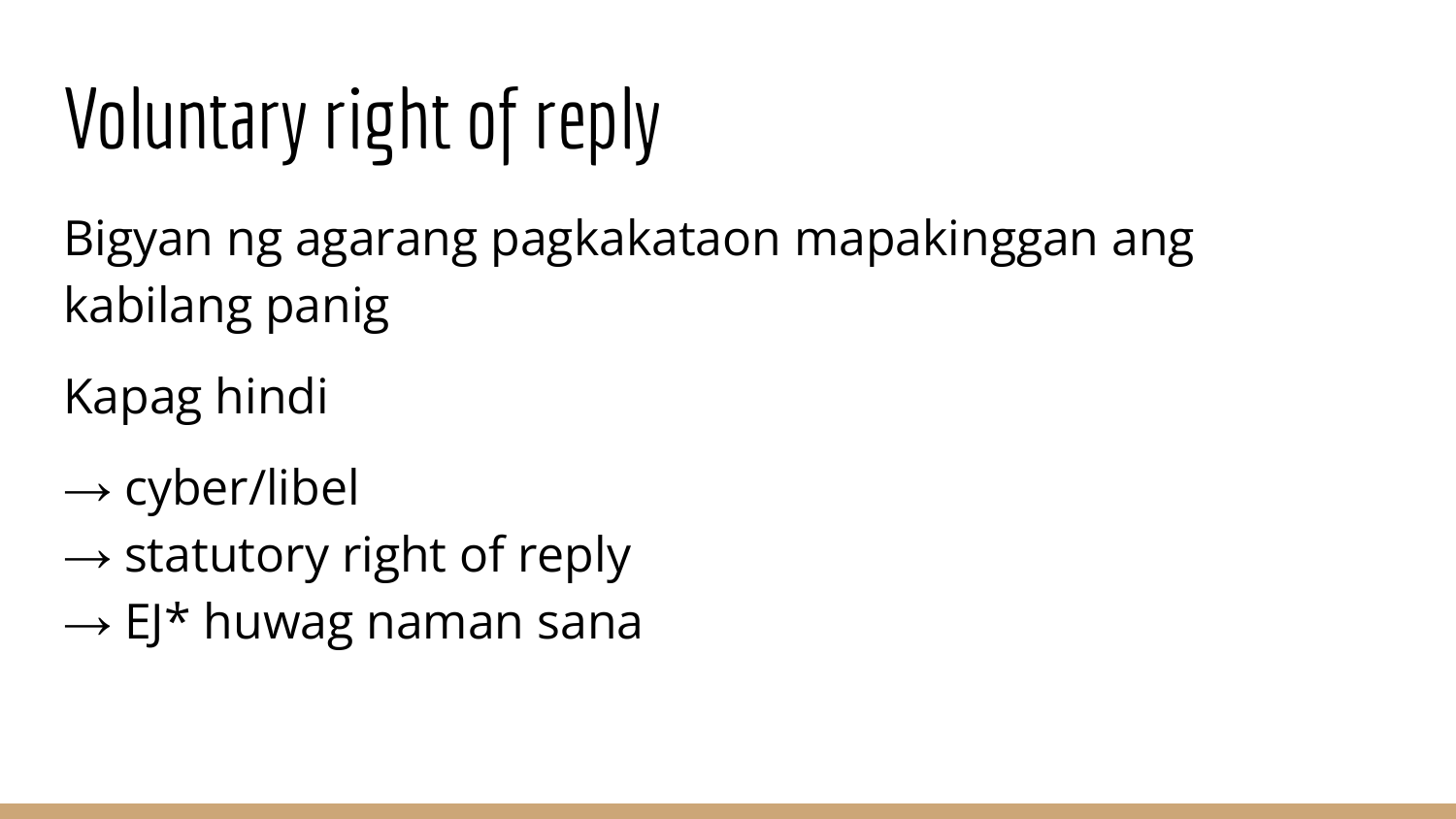#### Alternative dispute resolution ([RA 9285,](https://hrep-website.s3.ap-southeast-1.amazonaws.com/legisdocs/ra_12/RA09285.pdf) 2004)

**SEC. 2. Declaration of Policy.** - it is hereby declared the policy of the State to actively promote party autonomy in the resolution of disputes or the freedom of the party to make their own arrangements to resolve their disputes. Towards this end, the State shall encourage and actively promote the use of Alternative Dispute Resolution (ADR) as an important means to achieve speedy and impartial justice and declog court dockets. As such, the State shall provide means for the use of ADR as an efficient tool and an alternative procedure for the resolution of appropriate cases. Likewise, the State shall enlist active private sector participation in the settlement of disputes through ADR. This Act shall be without prejudice to the adoption by the Supreme Court of any ADR system, such as mediation, conciliation, arbitration, or any combination thereof as a means of achieving speedy and efficient means of resolving cases pending before all courts in the Philippines which shall be governed by such rules as the Supreme Court may approve from time to time.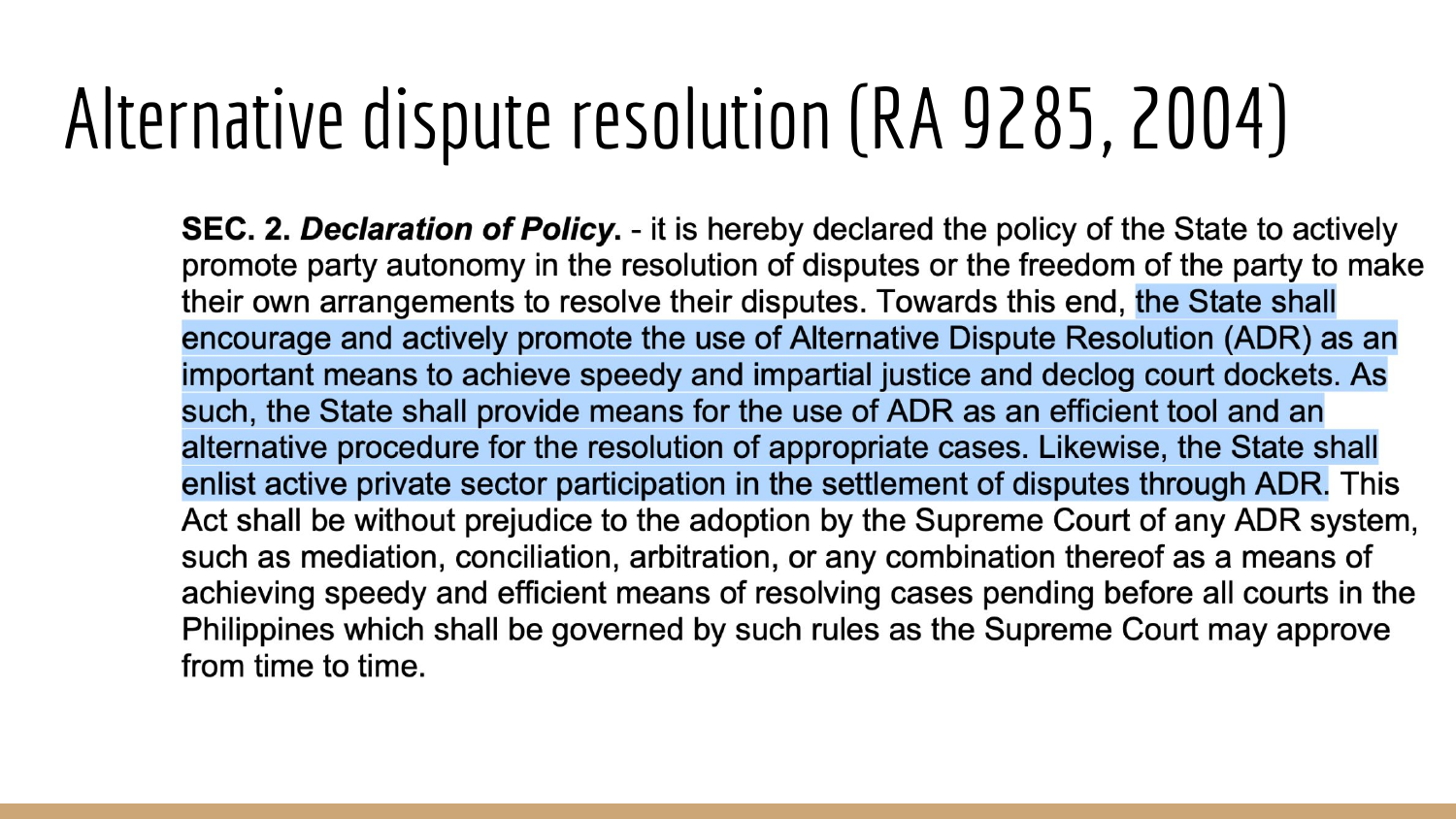#### Community media councils as ADR

Self-regulatory mechanisms through which grievances against the press are addressed and resolved outside of the court system

Publication of decision/criticism

Complainant waives the right to file a libel case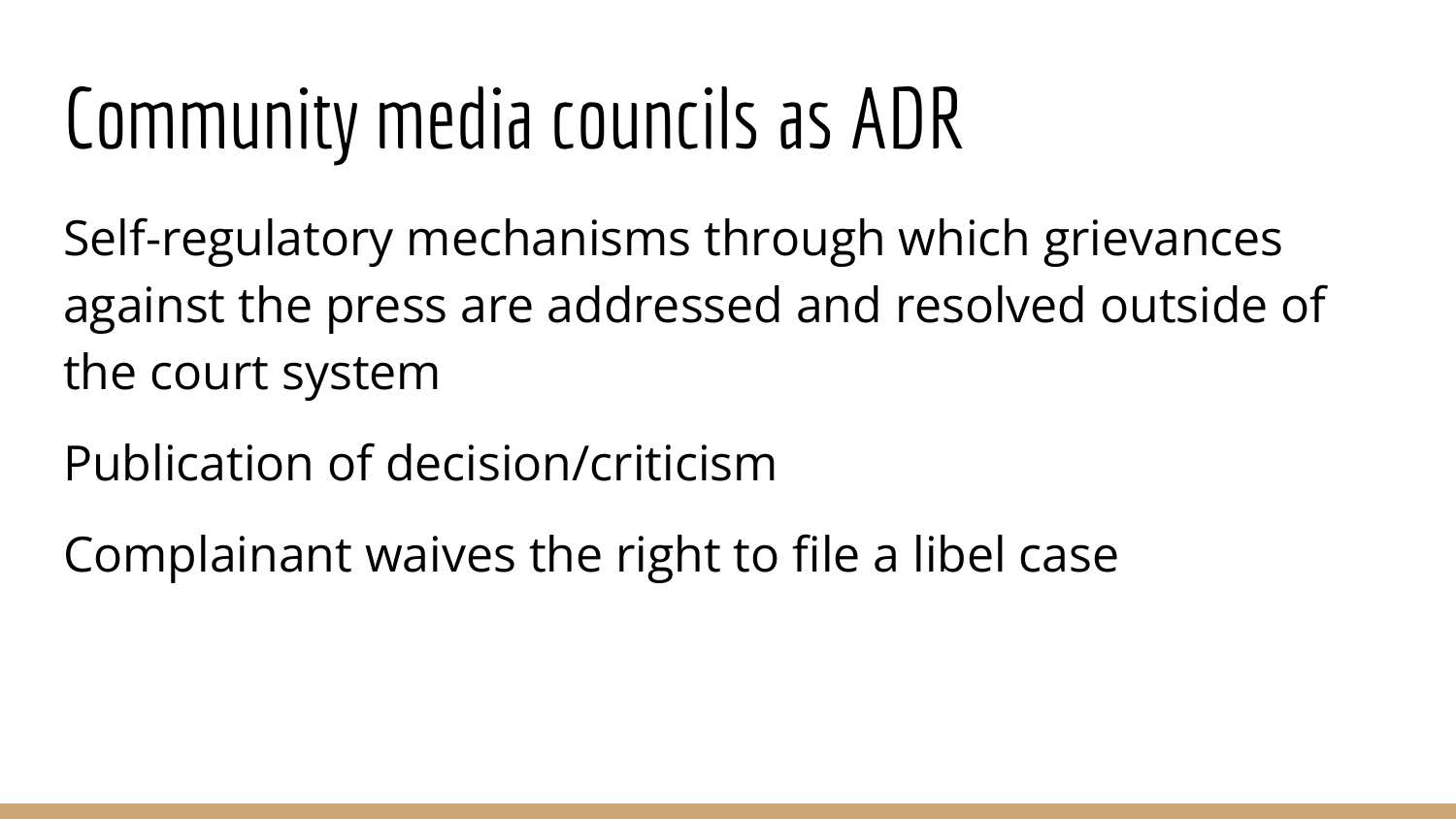#### Community media council

**Media** desiring protection

- Newspaper print, online, PPI, non-PPI
- Radio, TV
- **Bloggers**

Academe, IBP, faith, business, LGU… you decide

Ethical, moral, professional **standards**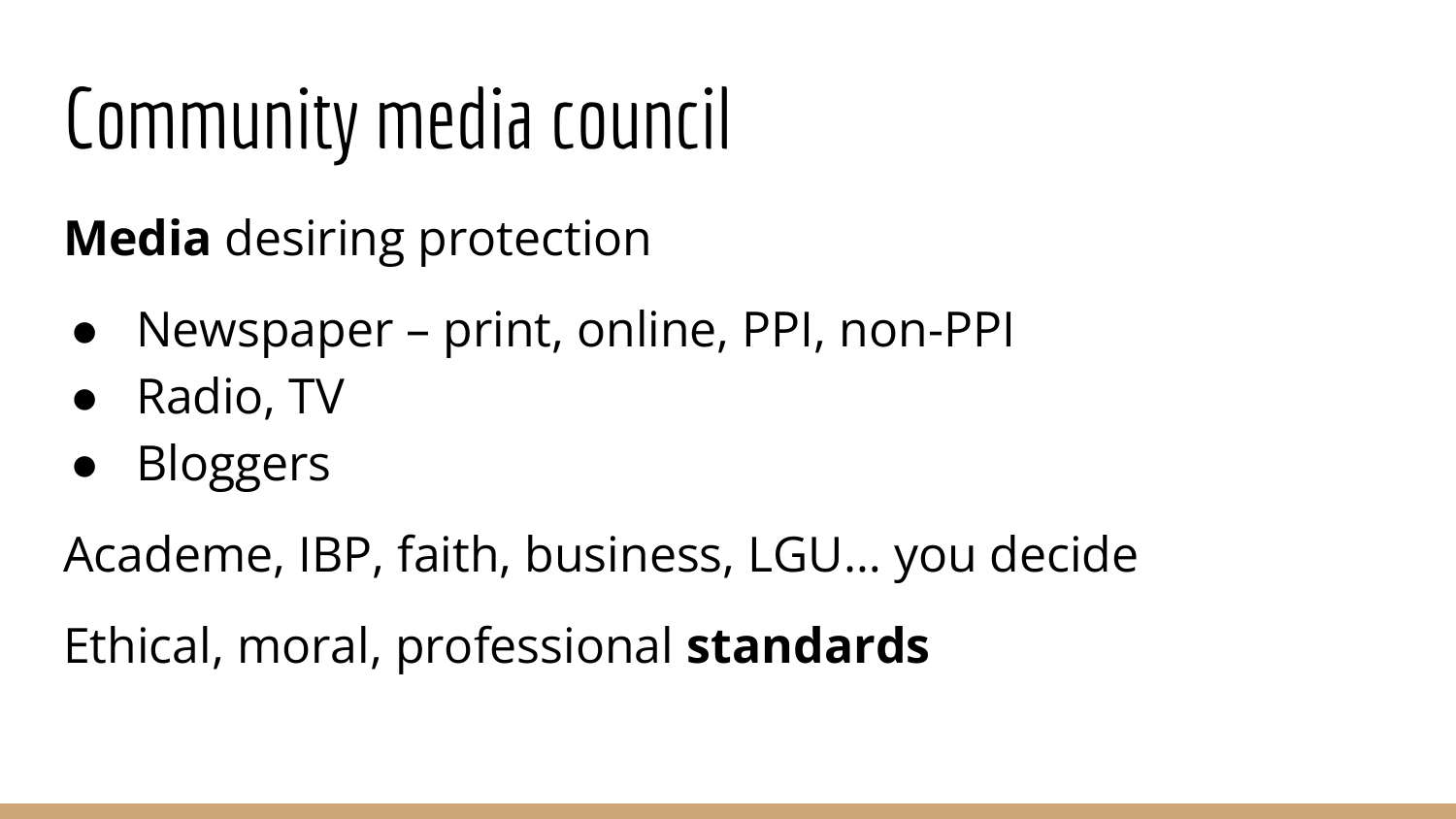#### Community media council**:** How

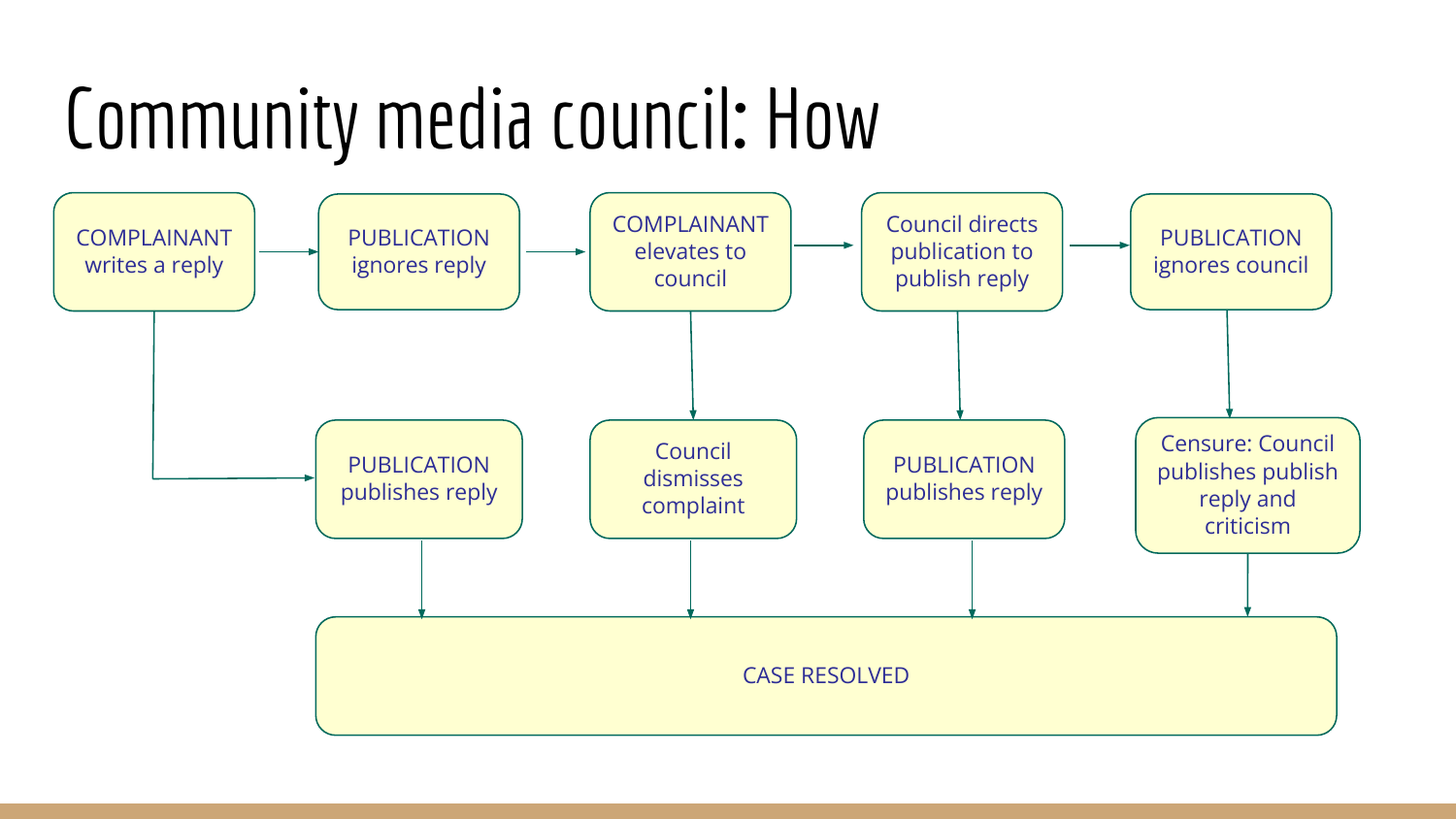## Community media council**:** Do you need one?

- Never wrong
- Nobody ever reacts negatively
- So sue me!

Cebu Citizens-Press Council Iloilo City Media Council Iloilo Provincial Media Council Panay Media Council Negros Media Council Region VII Media Council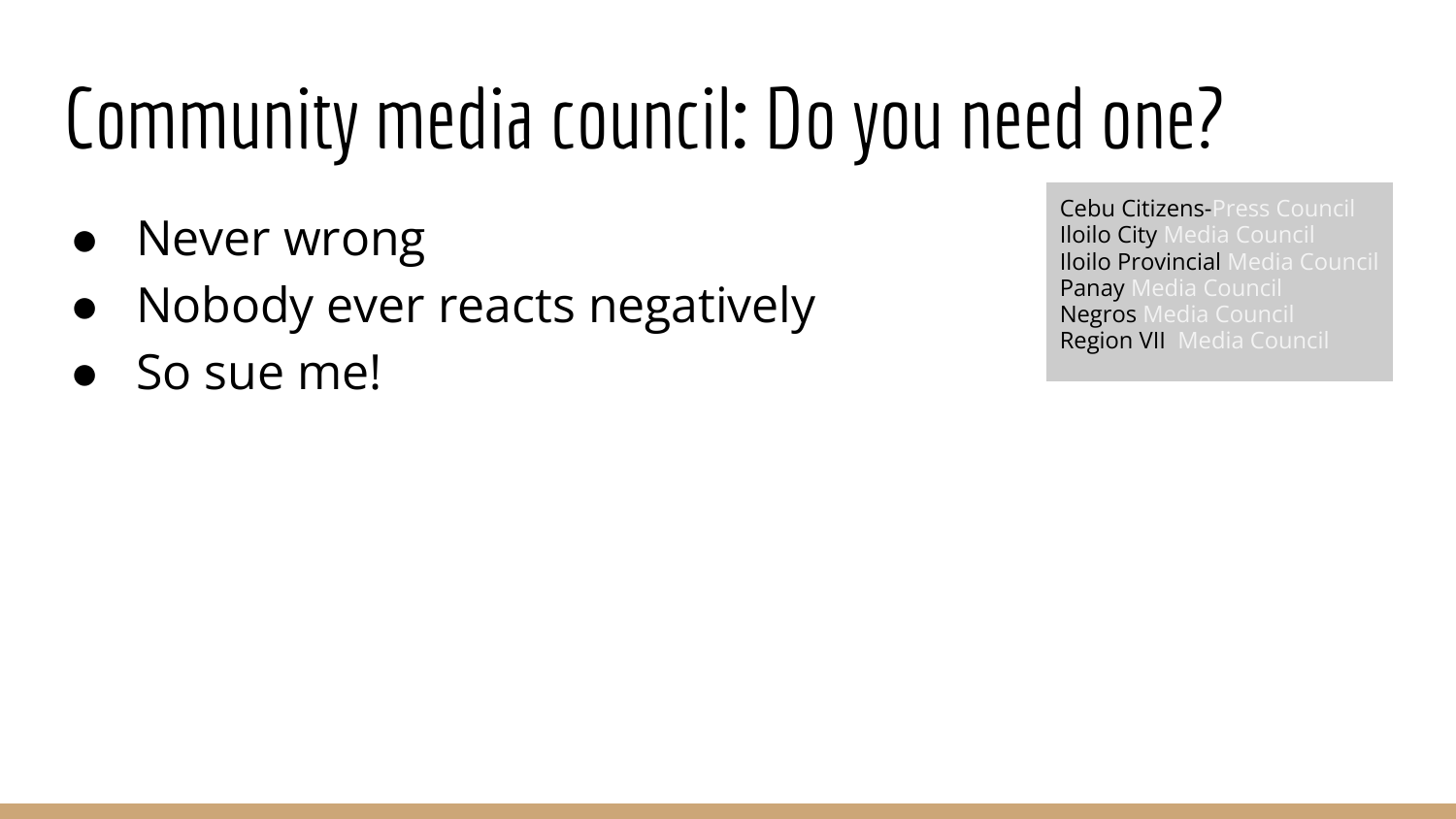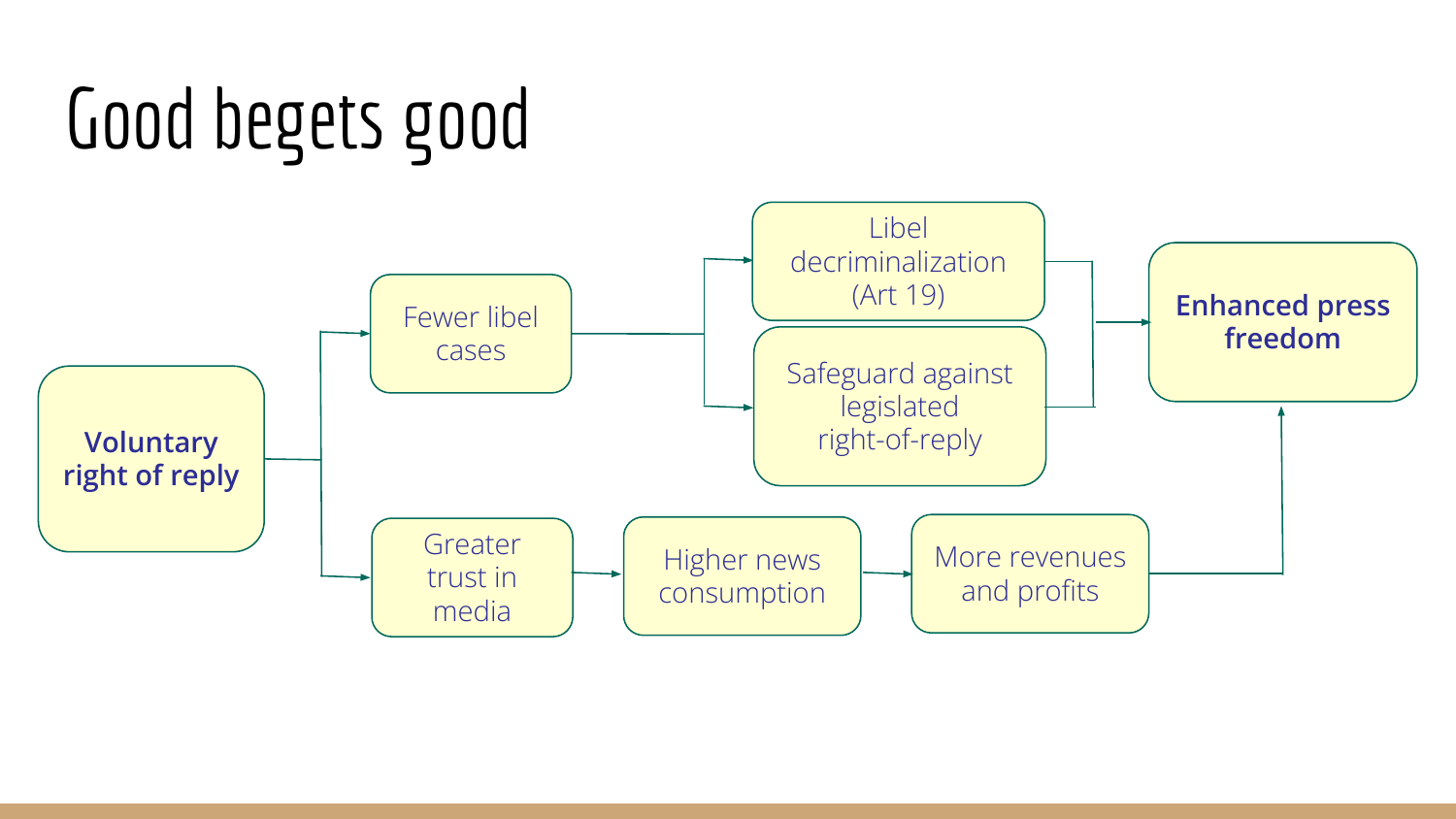## Beyond right of reply

- Skills enhancement
- Media literacy
- Advocacies